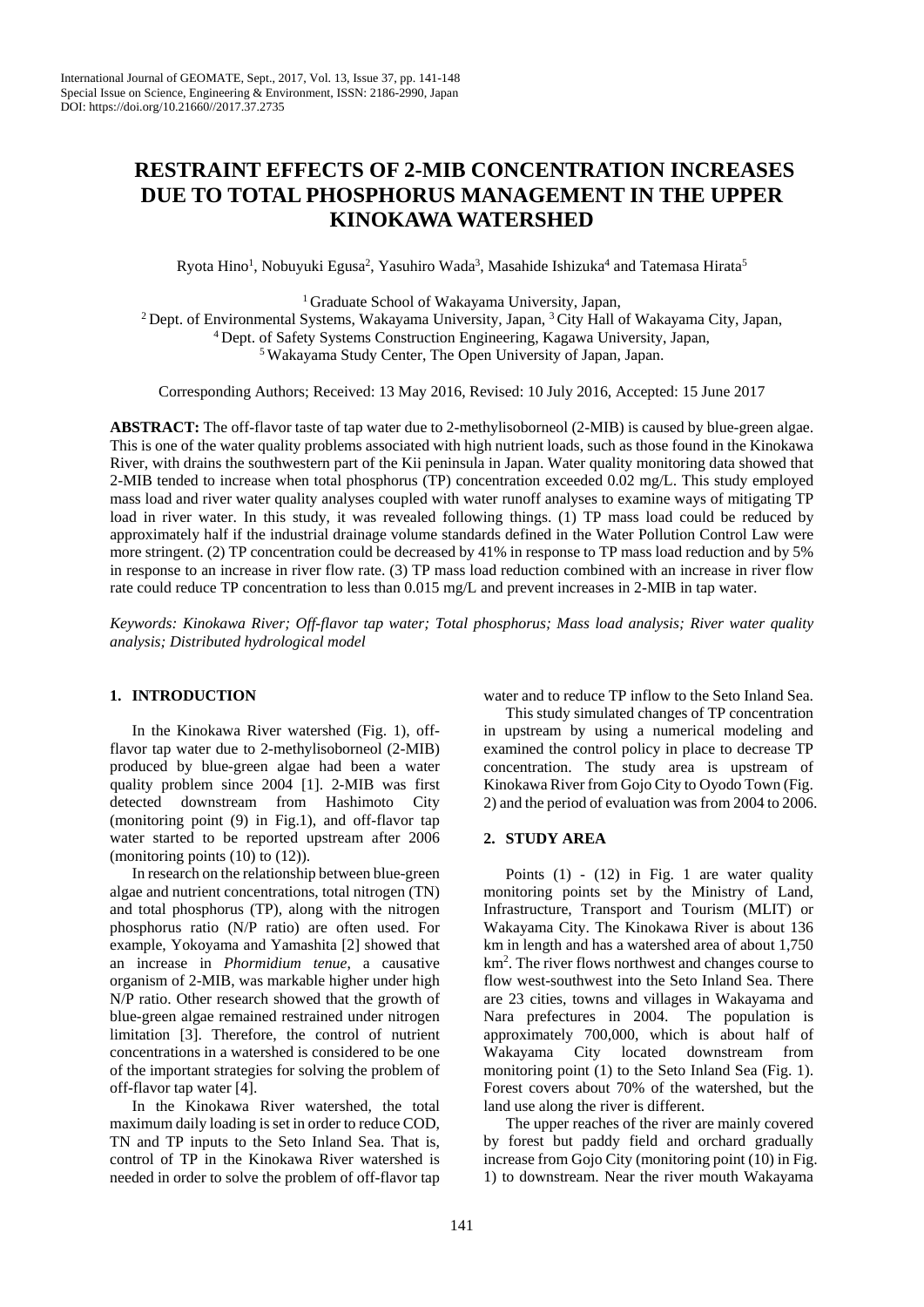







Fig. 3 Correlation of 2-MIB and flow rate by water temperature at Okawa Bridge

City, urban area is the main land use.

In the study area shown in Fig. 2, the river is about 20 km in length and has a watershed area of about 220 km2 . The population is approximately 115,000, and about the half population lives in Gojo City, which is located immediately downstream of monitoring point (10). Forest covers about 60% of the watershed.

Fig. 3 and Fig. 4 show the relationships between 2-MIB and flow rate by water temperature and between TP and flow rate by 2-MIB concentration at



Fig. 4 Correlation of TP concentration and flow rate by 2-MIB at Okawa Bridge

the Okawa Bridge (monitoring point (10)) for data from 2004 through 2011. TP concentration was determined by the molybdenum blue method (potassium peroxodisulfate decomposition). 2-MIB concentration was assayed by these methods: gas chromatography mass spectrometry (GC-MS) of headspace gas in 2004, GC-MS of purge and trap samples from 2005 through 2006, and GC-MS of solid-phase extractions from 2007 through 2011. As shown in Fig. 3 and Fig. 4, the 2-MIB concentration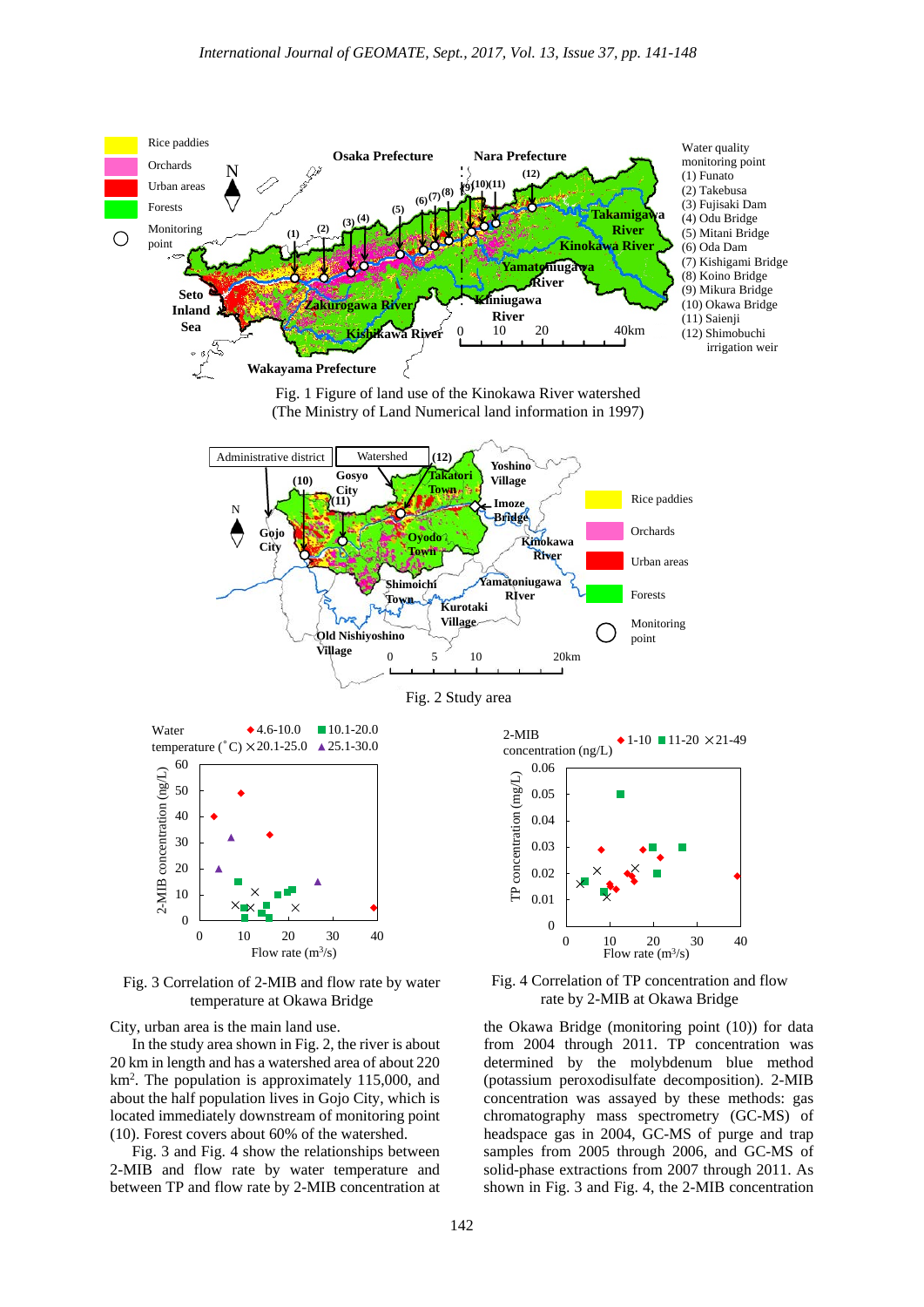

Fig. 8 Sub model for rain water runoff with forest interception

tends to increase when the flow rate of the river is low and TP concentration exceeds the eutrophication standard (0.02 mg/L, [2]).

## **3. STUDY METHOD**

#### **3.1 Model description**

The models and analytical procedures employed

in this study are as follows (Fig. 5).

- <1> River flow rate and runoff rate of surface and subsurface water to the river are simulated by a distributed hydrological model.
- <2> TP loading from point and non-point sources is simulated by a macro model using unit load ratios of TP along with the runoff rate of surface and subsurface water to the river.
- <3> TP concentration in the river is simulated by a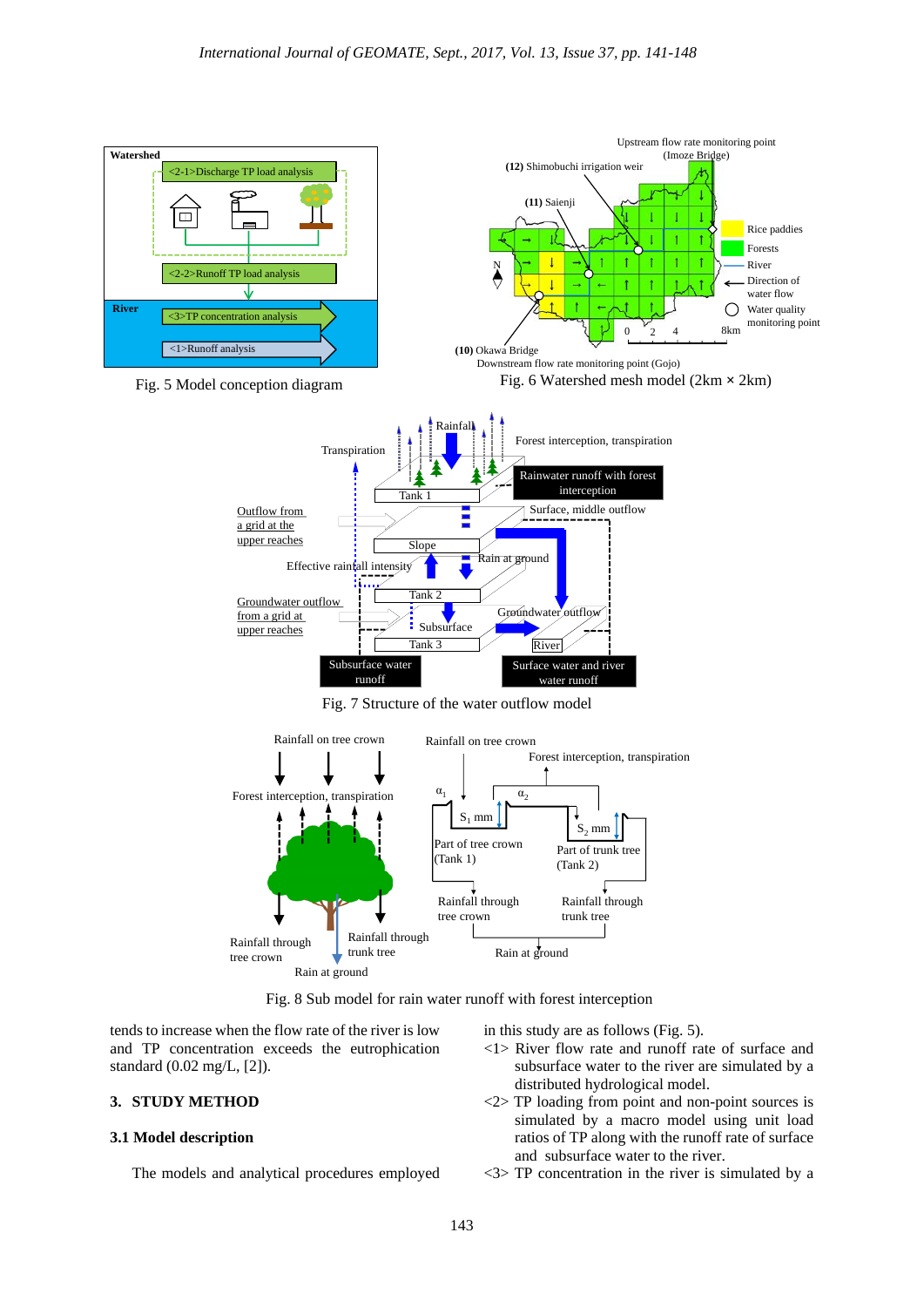one-dimensional steady state advection equation. The study area was divided by 2 km  $\times$  2 km grid (Fig. 6).

roughness coefficient of Manning (mm-1/3/sec), *k*: coefficient of permeability (mm/sec), and *γ*: effective porosity. A two-cascade storage function method was applied for the sub model of subsurface water runoff.

| Source                  | TP load ratio | Source            | TP load ratio |
|-------------------------|---------------|-------------------|---------------|
| 1) Household wastewater | 1.3           | 4) Rice paddy     | 165           |
| 2) Urban area           | 190           | 5) Vegetable farm | 72.           |
| 3) Forest               | 34            | 6) Orchard        | 186           |

Table 1 Load ratios of household wastewater and non-point sources

Unit 1) :  $g/(day \cdot person)$ 2):  $kg/(year \cdot km^2)$ 

Table 2 Load ratios of industrial wastewater

| Source                            | TP load ratio | Source               | TP load ratio | Source                     | TP load ratio |
|-----------------------------------|---------------|----------------------|---------------|----------------------------|---------------|
| 9 Food                            | 0.67          | 17 Chemicals         | 0.22          | 25 Metals                  | 0.33          |
| 10 Drink, tobacco, livestock feed | 0.14          | 18 Oil. coal         | 0.00          | 26 Machines                | 0.05          |
| 11 Textiles (except for cloth)    | 1.12          | 19 Plastics          | 0.07          | 27 Electric machines       | 0.12          |
| 12 Cloth, others                  | 0.11          | 20 Rubber            | 0.08          | 28 Communication equipment | 0.04          |
| 13 Food (except for furniture)    | 0.00          | 21 Leather           | 0.20          | 29 Electric device         | 0.13          |
| 14 Furniture                      | 9.04          | 22 Ceramic           | 0.20          | 30 Transport equipment     | 0.23          |
| 15 Pulp, paper                    | 0.01          | 23 Steel             | 0.03          | 31 Precision machine       | 0.00          |
| 16 Publication, printing          | 0.02          | 24 Nonferrous metals | 0.00          | 32 Other                   | 2.11          |

Unit : (g/(day・million yen))

#### **3.2 Runoff analysis using distributed hydrological model**

The distributed hydrological model proposed by Ishizuka and Egusa [5] was used to calculate the river flow rate and the runoff rates of surface and subsurface water to the river (Fig. 7). This model consists of three sub models: 1) surface water and river water runoff, 2) subsurface water runoff, and 3) rain water runoff with forest interception. In this study, the water intake rate from the weir (Shimobuchi irrigation weir in Fig. 6) was used for the river water runoff sub model. The kinematic wave method is applied for the sub model of surface water and river water runoff.

**Continuous equation** 
$$
\frac{\partial h}{\partial t} + \frac{\partial q}{\partial x} - I = r_e
$$
 (1)

**Motion equation**

$$
\text{(river channel)} \qquad \qquad q = \frac{\sqrt{\sin \theta}}{n} h^{\frac{5}{3}} \tag{2}
$$

**(slope)**

$$
q = \begin{cases} \frac{k \cdot \sin \theta}{\gamma} h & (h < D) \\ \frac{k \cdot \sin \theta}{\gamma} h + \frac{\sqrt{\sin \theta}}{n} (h - D)^{\frac{5}{\beta}} & (h > D) \end{cases}
$$
 (3)

Where, *h*: height of runoff (mm), *q*: flow rate per unit width (mm2 /sec), *t*: time (sec), *I*: water intake rate from the weir, *re*: effective rainfall intensity (mm/sec), *x*: distance from the top of slope mesh (mm), *θ*: gradient of river channel or slope (degrees), *n*:

**Continuous equation** 
$$
\frac{dS_i}{dt} = r_i - Q_i
$$
 (4)

**Motion equation**  $S = K \cdot O^{P_i}$  (5)  $S_i = K_i \cdot Q_i^{P_i}$ 

Where, *Si*: storage height of watershed (mm), *t*: time (sec), *ri*: inflow intensity (mm/sec), *Qi*: height of runoff (mm/sec), *Ki*: storage parameter of watershed, *Pi*: model parameter, and *i*: tank number.

A tank model was applied for the sub model of rain water runoff with forest interception (Fig. 8) [5].

## **3.3 Macro model using unit loading of TP and runoff rate of surface and subsurface water to the river**

TP discharge load from point and non-point sources was simulated using unit load ratios. This method is useful for identifying the causes of changes in water quality or water pollution and has been used for the design of water basin-wide sewage treatment strategies in Japan [6]. Table 1 and Table 2 show the unit load ratios used in this study. Household and industrial wastewater, forests, orchards, rice paddies, vegetable farms and urban areas were considered to be the main sources, and most of the unit load ratios were obtained from published literature [7]. The unit load ratio for industrial wastewater was calculated using the value written in published literature and the value of the industrial shipment for Wakayama and Nara prefectures [7].

The TP load ratio of the orchards was calculated by subtracting the production of each fruit crop from the amount of fertilizer applied to the orchards [8]. This was necessary because the discharge of phosphorous from the orchards is greatly dependent upon the type of fruit, the crop of fruit, and the amount of fertilizer applied, and it was therefore impossible to obtain the proper load ratio for orchards from previous literature. Daily TP discharge load values from point sources were calculated by dividing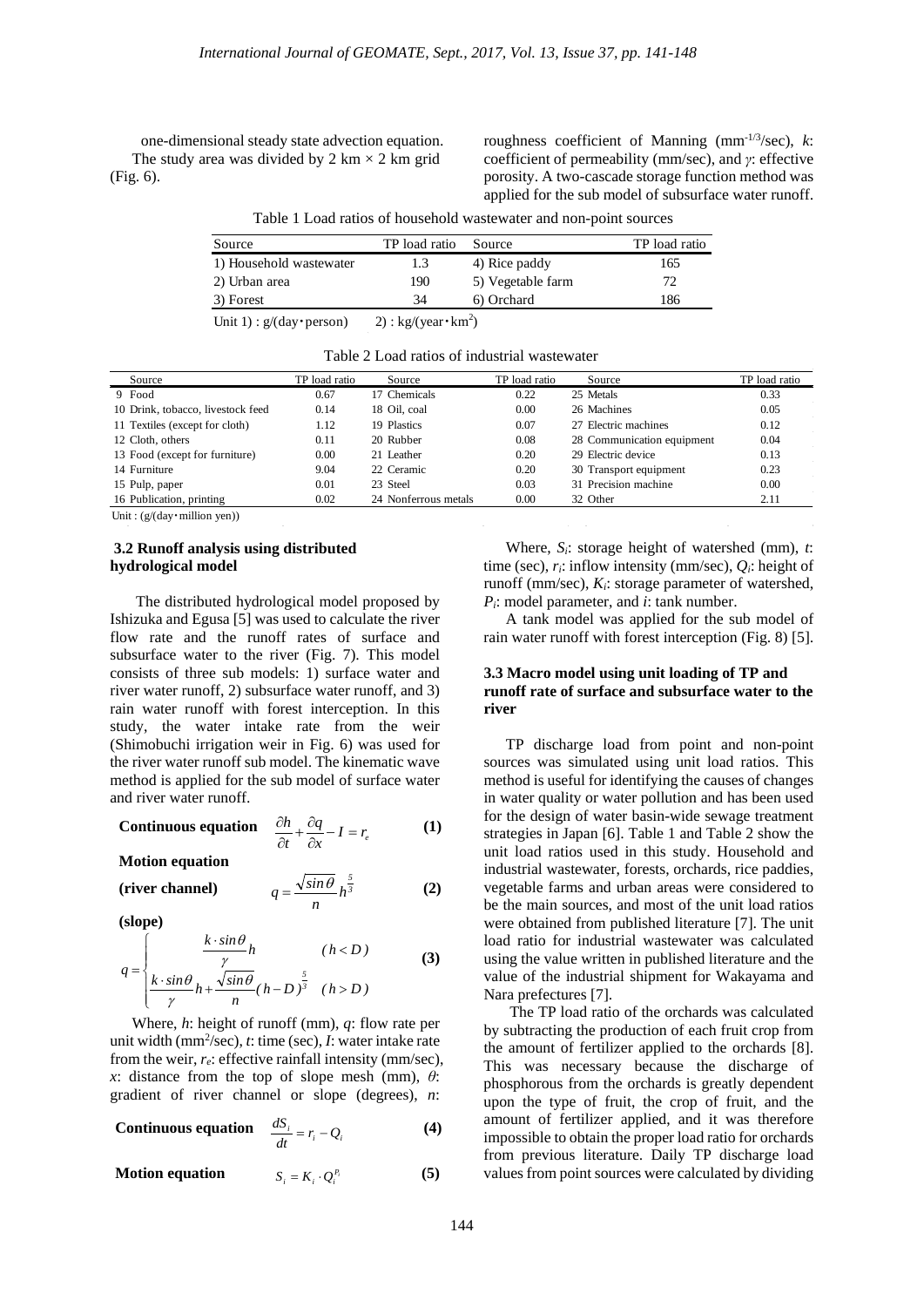the annual TP discharge load by 365.On the other hand, daily TP runoff load from non-point sources was calculated by using the macro model [9].

$$
DL_{1-4,j} = \sum_{n=1}^{2} k_{1-4,n} A_i R_{j,n}^a
$$
 (6)

$$
DL_{5,j} = \sum_{n=1}^{2} k_{5,n} A_{5} R_{j,n}^{a} M_{j,n}^{b}
$$
 (7)

Where, *DL*: daily TP runoff load (kg/day), subscript *i*: land use (*1*: urban area, *2*: rice paddy, *3*: vegetable farm, *4*: forest, *5*: orchard), *j*: date (1-365 days), *A*: land use area ratio, *R*: precipitation, *M*: amount of TP load in orchard (kg/day), *k*, *a*, *b*: model parameter.

#### **3.4 One-dimensional steady state advection equation**

The TP concentration in the river was calculated by using a one-dimensional steady state advection equation.

$$
v\frac{dc}{dx} = -\lambda c + S\tag{8}
$$

Where, *c*: TP concentration in river (mg/L), *x*: distance (mm), *v*: river flow velocity (mm/sec), *λ*: self-purification coefficient (1/sec), *S*: TP runoff load calculated by the macro model  $(mg/(L \cdot sec))$ .

The river flow velocity was calculated by using river flow rate on a target day  $(14.1 \text{ m}^3/\text{sec in } 2004,$ 7.4 m<sup>3</sup>/sec in 2005, 13.5 m<sup>3</sup>/sec in 2006). The selfpurification coefficient used in this study is shown in Table 3. In this model, the self-purification coefficient tends to be large when runoff load is large and river flow rate is small. For example, in February, the self-purification coefficient in 2004 was larger than in other years because the ratio of river flow rate per runoff load in 2004 was smallest. It was 0.038 m<sup>3</sup>/kg in 2004, 0.077 m<sup>3</sup>/kg in 2005, and 0.073 m<sup>3</sup>/kg in 2006. On the other hand, in August, the selfpurification coefficient in 2004 was smaller than in other years because the ratio of river flow rate per runoff load in 2004 was the largest. It was 0.154  $\text{m}^3/\text{kg}$  in 2004, 0.104  $\text{m}^3/\text{kg}$  in 2005, and 0.038  $\text{m}^3/\text{kg}$ in 2006. As a result, the self-purification coefficients were expected to differ for 2004 compared to those for other years.

#### **4. RESULTS**

Fig. 9 shows the river flow rate at Okawa Bridge (monitoring point (10) in Fig. 1 and Fig. 2). The simulated river flow rate (A) considers the water intake at the Simobuchi irrigation weir (point (12) in Fig. 1 and Fig. 2), while (B) does not consider the water intake. Particularly, in the period of irrigation (June to September), simulation result (A) better reflects the decrease in river flow rate than simulation result (B). Thus, the river flow rate obtained by



Fig. 9 River flow rate (Okawa Bridge in 2006)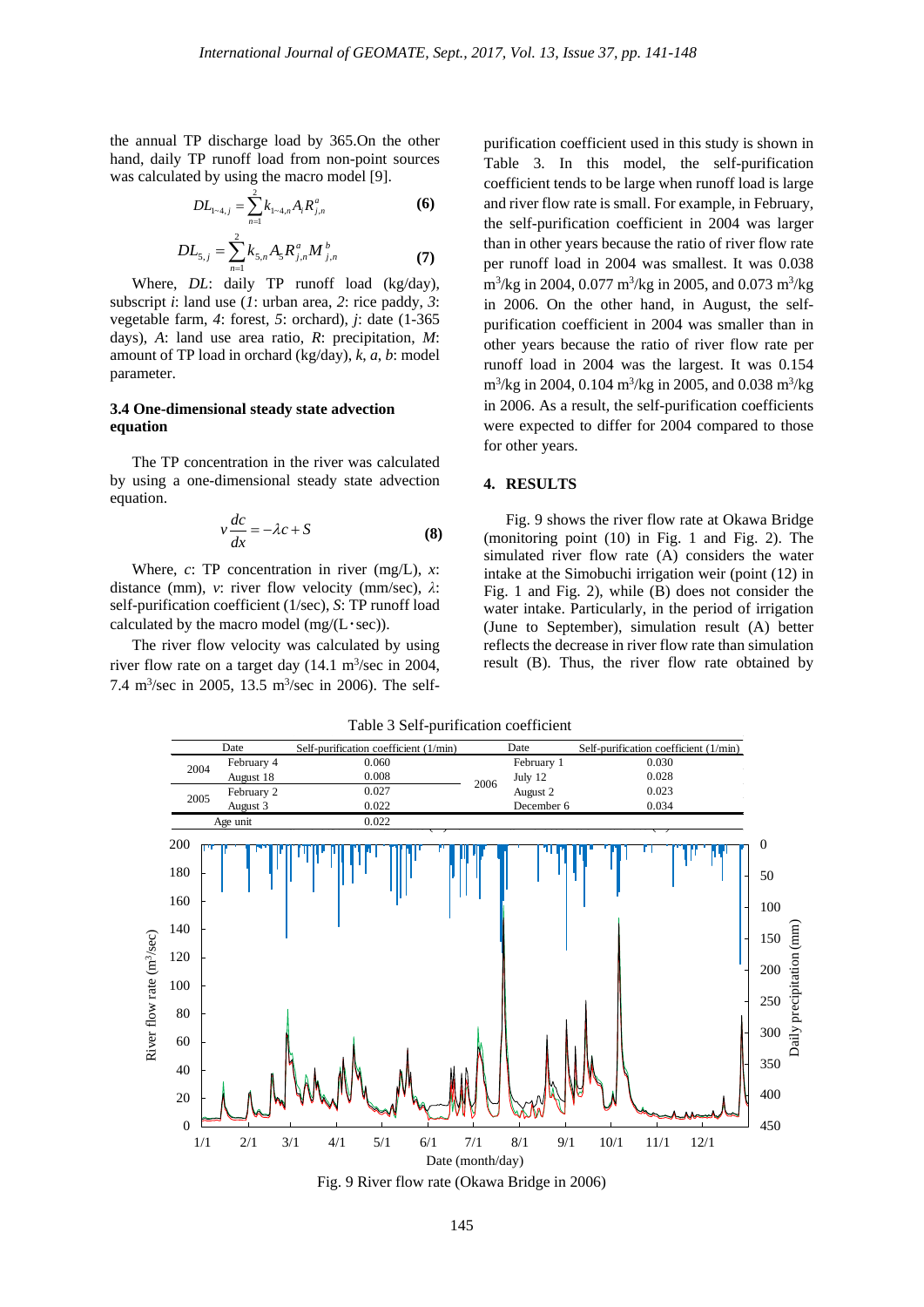| Year | Date       | TP runoff load<br>(kg/day) | River flow rate<br>$(m^3/day)$ | TP concentration<br>simulated<br>(mg/L) | observed<br>(mg/L) |
|------|------------|----------------------------|--------------------------------|-----------------------------------------|--------------------|
| 2004 | February 4 | 109.6                      | 4.18                           | 0.010                                   | 0.010              |
|      | August 18  | 109.6                      | 16.92                          | 0.024                                   | 0.024              |
| 2005 | February 2 | 107.5                      | 8.35                           | 0.015                                   | 0.015              |
|      | August 3   | 107.5                      | 11.14                          | 0.020                                   | 0.020              |
| 2006 | February 1 | 300.3                      | 22.08                          | 0.028                                   | 0.028              |
|      | July 12    | 123.7                      | 9.40                           | 0.024                                   | 0.024              |
|      | August 2   | 123.7                      | 11.30                          | 0.021                                   | 0.021              |
|      | December 6 | 123.7                      | 6.25                           | 0.017                                   | 0.017              |

Table 4 Simulated result (TP runoff load, river flow rate and TP concentration, Okawa Bridge)



Fig. 10 Concentration analysis result with a direction flowing down (2006, Okawa Bridge)

simulation result (A) is used in the distributed hydrological model.

Table 4 shows the results for the TP runoff load, river flow rate, and TP concentration at Okawa Bridge. The simulated TP concentration is in good agreement with the value obtained by monitoring point observations.

Fig. 10 shows the TP concentration analysis results in the direction of moving to the Okawa Bridge, 2006. The TP runoff loads from household and industrial sources near the monitoring points (10) and (12) are much larger than the others. As a result, the TP concentration rapidly increases in these two sections. That is to say, the TP runoff load from household and industrial sources is considered to have a greater impact on the TP concentration than inputs from other sources.

#### **5. DISCUSSION**

In this chapter, TP concentration control policy based on the reduction of TP runoff load and river flow rate is examined. Fig. 11 shows the result of sensitive analysis of TP concentration in February 1, 2006. In this analysis, reduction effects of TP runoff load and river water intake to the TP concentration were evaluated. In Fig. 9, water intake at the

Simobuchi irrigation weir was shown to greatly influence the river flow rate, so the water intake was adopted as a method to control the river flow rates. In addition, the self-purification coefficient in Table 3 was used in this analysis.

The TP concentration becomes 0.03 mg/L, which is more than the eutrophication standard  $(0.02 \text{ mg/L})$ , when the TP runoff load and river water intake are not reduced. However, when the quantity of TP runoff load is reduced by 40%, the TP concentration can be maintained lower than the eutrophication standard. On the other hand, when the quantity of water intake is reduced by 30%, the TP concentration can be reduced to 0.026 mg/L, but this cannot satisfy the eutrophication standard.

However, the results of the sensitive analysis show that TP concentration can be controlled effectively and efficiently by simultaneously reducing TP runoff load and water intake. For example, the TP concentration can be controlled to less than 0.02 mg/L by reducing water intake by 20% and TP runoff load by 30%.

Thus, the policies for reducing TP discharge load from point sources were examined first because the discharge loads from households and industry were much larger those from non-point sources. In 2006 in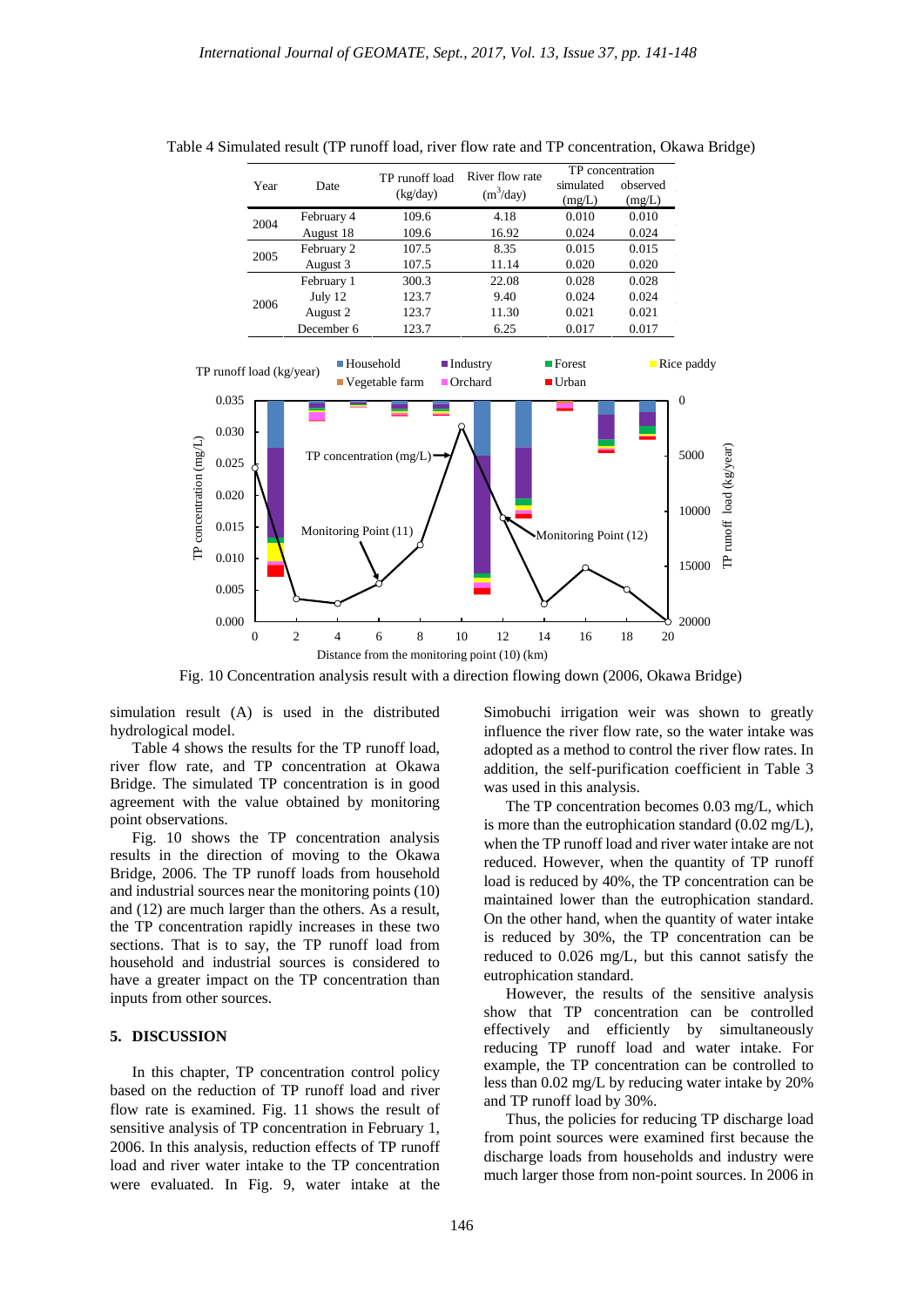

Fig.11 Sensitivity analysis (February 1, 2006, Okawa Bridge)



Fig. 12 Rise in river TP concentration suppressant effect (2006)

the study area, sewage system coverage was 22%. Septic tank for treatment of all domestic wastewater were used in 20% of the area, and septic tank for individual treatment of wastewater from toilets only were used in 23% of the area. The remaining 35% of the area had neither the sewage system nor the sewage treatment tanks. Therefore, the wastewater from toilets was treated in outside treatment plants and the other domestic wastewater was exhausted in rivers without treatment. In this area, the implementation of sewage systems was promoted by a Yoshinogawa River basin sewerage plan, starting in 1982. Based on this, TP discharge load from households was calculated for the case of 100% sewage system implementation.

For industrial drainage, the Fifth Area-Wide Total Pollutant Load Control for water quality was implemented in 2003 to industrial sites in the Kinokawa River watershed with drainage exceeding 50 m3 /day. However, most industrial sites in this area had drainage that was less than 50  $\text{m}^3/\text{day}$ . In this simulation, however, TP discharge load from industrial sites was calculated based on the assumption that the Fifth Area-Wide Total Pollutant Load Control was applied to all industrial sites. The simulation result shows that overall TP discharge load would be reduced by 46.1%, with 42.8% reduction coming from industry, and 3.3% reduction coming from households.

Next, as a test of the effect of controlling river flow rate, water intake at the Shimobuchi irrigation weir was reduced by 20% in the irrigation period, which increased the river flow rate by approximately 30%. The results of the simulation conducted with